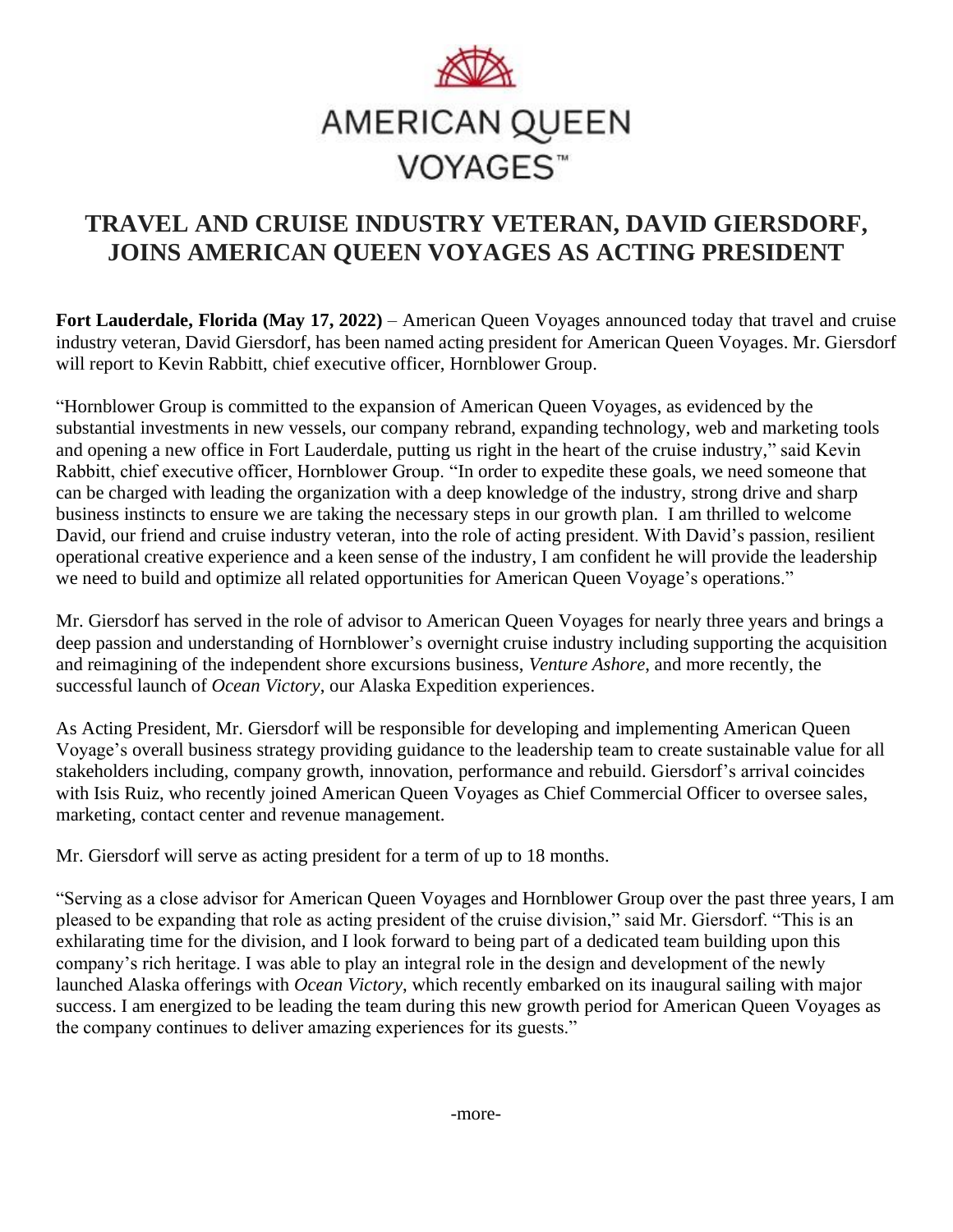## Page 2-2-2

Mr. Giersdorf come to American Queen with 40+ years of experience as a senior executive, advisor, and board member in the global cruise & travel industry working with some of the biggest names in cruising, travel and tourism including working with a publicly-traded \$1B+ brand portfolio and as CEO of several iconic cruise, travel, and marketing services brands.

Throughout Mr. Giersdorf's career, his passion and enthusiasm for the cruise space has translated through major milestone projects. Together with family, he pioneered several Alaska tourism developments, owned and operated the Glacier Bay National Park lodging and excursion cruise concession, and built a leading global small ship cruise line, later sold to a Fortune 50 company. Giersdorf's additional work in the cruise line industry includes establishing Windstar Cruises as an iconic "180° From Ordinary" world-leading boutique cruise line and well as spearheaded the expansion and transformation of Holland America Line as the leading global premium cruise line through the famous "Signature of Excellence" initiative.

Giersdorf partnered to build CF2GS into a world-class strategic marketing services company, which was later sold to Foote Cone Belding/True North Communications as well as established Global Voyages Group as the leading consultancy in the specialty cruise and travel category (Expedition; River; Luxury; Small Ships)

Giersdorf has served on a variety of boards, including as Chairman of CLIA (the Cruise Lines International Association). He is also a published author: Hard Ships - Navigating Your Company, Career, And Life Through The Fog Of Disruption [www.gethardships.com](http://www.gethardships.com/) Giersdorf can also be seen as a keynote speaker for several industry conferences and participates as an industry expert on a variety of podcasts and interview opportunities covering topics such as the Global Cruise Industry, Leadership, Innovation, Endurance Sports & Mindset

Mr. Giersdorf attended the University of Washington and completed a Northwestern University – Kellogg School of Management program in Entrepreneurship. He currently resides in Bend, Oregon.

American Queen Voyages is celebrating its 10<sup>th</sup> anniversary in 2022 as the leader in encounter travel, offering a comprehensive portfolio of North American itineraries comprised of Rivers, Lakes & Oceans and Expedition experiences. The American Queen Voyages brand enables guests to experience all its expansive opportunities for discovery of North American under one umbrella. Discovery runs deep for guests, connected by American Queen Voyages whether river, lakes and oceans or expedition cruising.

### **For David Giersdorf's headshots [click here](https://entertainmentcruises-my.sharepoint.com/:f:/g/personal/michael_deicas_cityexperiences_com/EqIEwKmujfZEkZjdcBh4GR8BY9Dc2LJES_ThH0LLub6d9w?e=XjY4PF)**

## **About American Queen Voyages**

American Queen Voyages<sup>TM</sup>, the leader in close to home encounter travel, offers the most varied and comprehensive portfolio of North American itineraries and experiences, comprised of American Queen Voyages Rivers, Lakes & Oceans and Expedition. Visit www.AQVoyages.com.